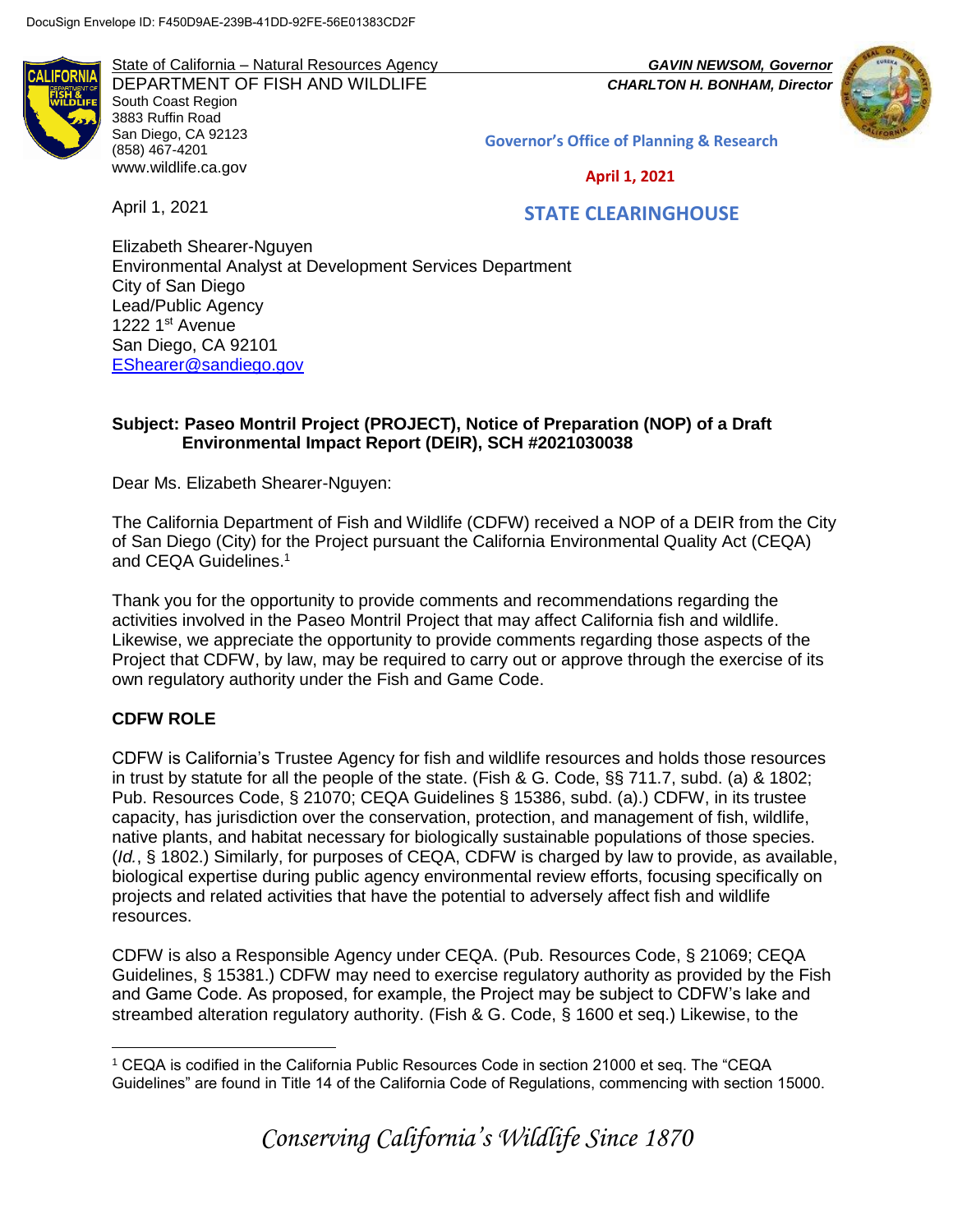Ms. Elizabeth Shearer-Nguyen City of San Diego April 1, 2021 Page 2 of 8

extent implementation of the Project as proposed may result in "take" as defined by State law of any species protected under the California Endangered Species Act (CESA) (Fish & G. Code, § 2050 et seq.), related authorization as provided by the Fish and Game Code will be required. CDFW also administers the Natural Community Conservation Planning (NCCP) program, a California regional habitat conservation planning program. The City of San Diego (City) participates in the NCCP program by implementing its approved Multiple Species Conservation Program (MSCP) Subarea Plan (SAP).

## **PROJECT DESCRIPTION SUMMARY**

**Proponent:** City of San Diego (City)

**Objective:** The Project consists of a General Plan Amendment to rezone an area currently designated for Park, Open Space, and Recreation to Residential. It also consists of a Community Plan Amendment to redesignate an area of Open Space to medium density Residential. The proposed project will split 15.2 acres into two lots. Lot 1 will designate 4.9 acres to 55 multi-family residential units consisting of structures that will be up to 40 feet in height. The development will also include areas for outdoor use including a dog park, picnic area, and landscaped seating areas. The Project will include internal infrastructure comprised of hardscape, landscaping, utilities, and retaining walls. The Project will conserve the area that is directly outside the boundary of the grading footprint that contains Environmentally Sensitive Lands (ESL; steep slopes or biologically sensitive habitat). The Covenant of Easement will include land use restrictions preventing future development to preserve the area. Lot 2 will be a 10.3-acre open space lot that will not be developed at this time; however, it is not being designated as Preserve for the purposes of regional planning.

**Location:** The Project site is located east of Rancho Penasquitos Boulevard at the terminus of Paseo Montril in the community of Rancho Penasquitos. The site is generally bounded by Interstate-15 (I-15) on the east and State Route-56 (SR-56) to the north, with a retirement residential community and commercial property to the west.

# **COMMENTS AND RECOMMENDATIONS**

CDFW offers the comments and recommendations below to assist the City in adequately identifying and/or mitigating the Project's significant, or potentially significant, direct and indirect impacts on fish and wildlife (biological) resources.

## **Specific Comments**

1) Biological Baseline Assessment. CDFW recommends providing a complete assessment and impact analysis of the flora and fauna within and adjacent to the Project area, with emphasis upon identifying endangered, threatened, sensitive, regionally and locally unique species including any Covered Species under the City's approved MSCP, and sensitive habitats. Impact analysis will aid in determining any direct, indirect, and cumulative biological impacts, as well as specific mitigation or avoidance measures necessary to offset those impacts. CDFW recommends avoiding any sensitive natural communities found on or adjacent to the Project. The DEIR should include the following information: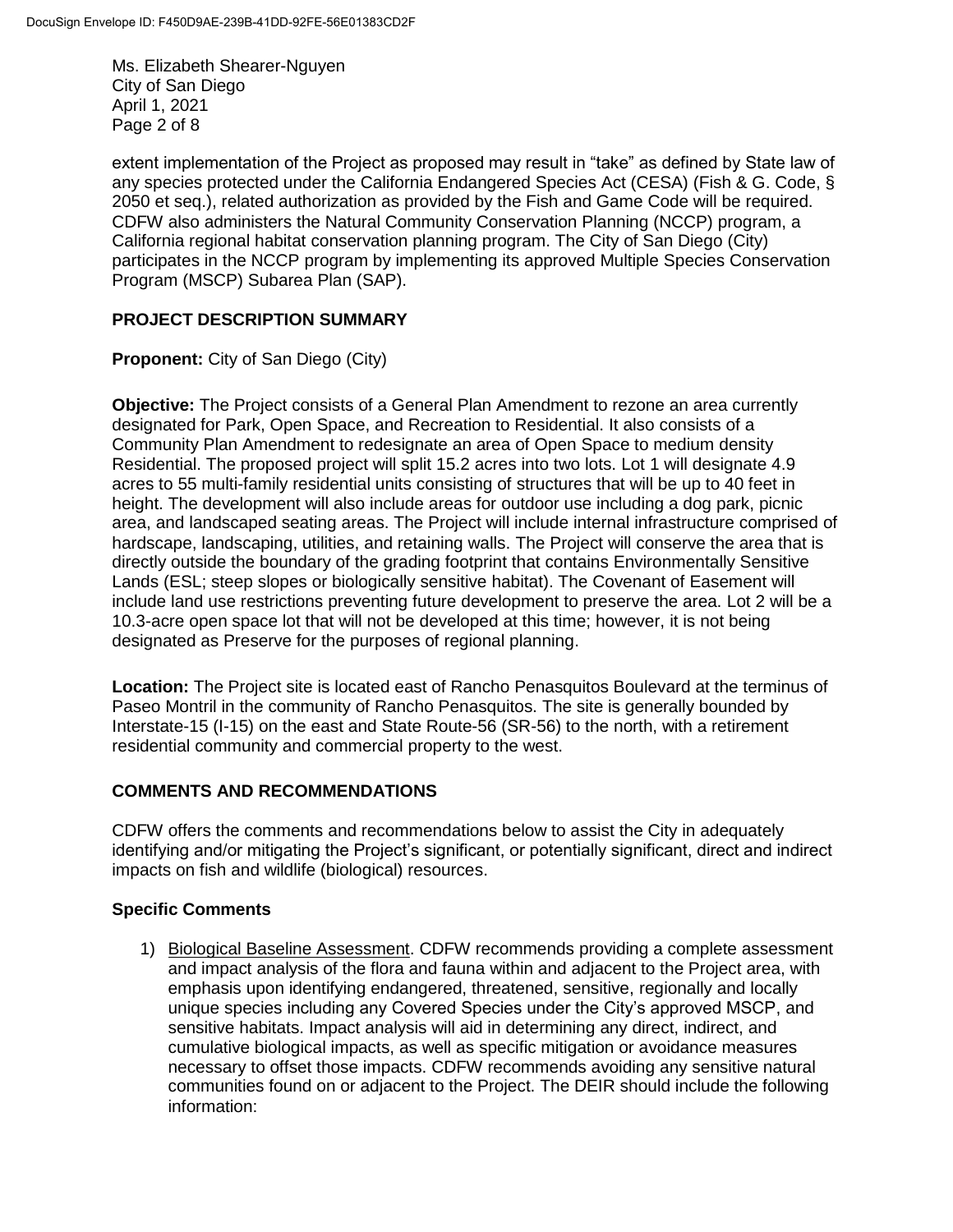Ms. Elizabeth Shearer-Nguyen City of San Diego April 1, 2021 Page 3 of 8

- a. Information on the regional setting that is critical to an assessment of environmental impacts, with special emphasis on resources that are rare or unique to the region [CEQA Guidelines, § 15125(c)]. The DEIR should include measures to fully avoid and otherwise protect Sensitive Natural Communities from Project-related impacts. Project implementation may result in impacts to rare or endangered plants or plant communities that have been recorded adjacent to the Project vicinity. [https://www.wildlife.ca.gov/Data/VegCAMP/Natural-](https://www.wildlife.ca.gov/Data/VegCAMP/Natural-Communities#sensitive%20natural%20communities)[Communities#sensitive%20natural%20communities;](https://www.wildlife.ca.gov/Data/VegCAMP/Natural-Communities#sensitive%20natural%20communities)
- b. A complete floristic assessment within and adjacent to the Project area, with particular emphasis upon identifying endangered, threatened, sensitive, and locally unique species and sensitive habitats. This should include a thorough, recent, floristic-based assessment of special status plants and natural communities;
- c. A complete, recent, assessment of the biological resources associated with each habitat type onsite and within adjacent areas that could also be affected by the Project. CDFW's CNDDB in Sacramento should be contacted to obtain current information on any previously reported sensitive species and habitat. CDFW recommends that CNDDB Field Survey Forms be completed and submitted to CNDDB to document survey results. Online forms can be obtained and submitted at [http://www.dfg.ca.gov/biogeodata/cnddb/submitting\\_data\\_to\\_cnddb.asp;](http://www.dfg.ca.gov/biogeodata/cnddb/submitting_data_to_cnddb.asp)
- d. A recent, wildlife and rare plant survey. CDFW generally considers biological field assessments for wildlife to be valid for a one-year period, and assessments for rare plants may be considered valid for a period of up to three years as long as there was not a prevailing drought during the time of the botanical survey. Some aspects of the proposed Project may warrant periodic updated surveys for certain sensitive taxa, particularly if build out could occur over a protracted time frame, or in phases.
- 2) Environmentally Sensitive Lands. The Project Description stated the presence of Environmentally Sensitive Lands (ESL; steep slopes or sensitive biological habitat) within the 15.2-acre site, which includes both Lot 1 and Lot 2. CDFW acknowledges that the grading footprint will be outside the ESL area, but if any brush management for fuel modification is needed, a discussion about brush management zones in relation to the steep slopes and development footprint is recommended. Please provide discussion in the DEIR on the location, width, and plant pallet of the brush management zones within the ESL. The location of the dog park, picnic area and landscaped sitting areas are not shown on the Project Site Plan map. Due to the proximity to the ESL, we recommend the dog park, picnic area and landscaped sitting areas be centralized and away from the ESL. The City considers the steep hillside topographic feature an ESL; therefore, regulations for percentage of allowable development should be considered per Section 143.0142(a)(2) of the City's Municipal Code.
- 3) Biological Direct, Indirect, and Cumulative Impacts. Due to the proximity to open areas, it is essential to understand how open space and the biological diversity within it may be impacted by Project activities. This should aid in identifying specific mitigation or avoidance measures necessary to offset those impacts. CDFW recommends providing a thorough discussion of direct, indirect, and cumulative impacts expected to adversely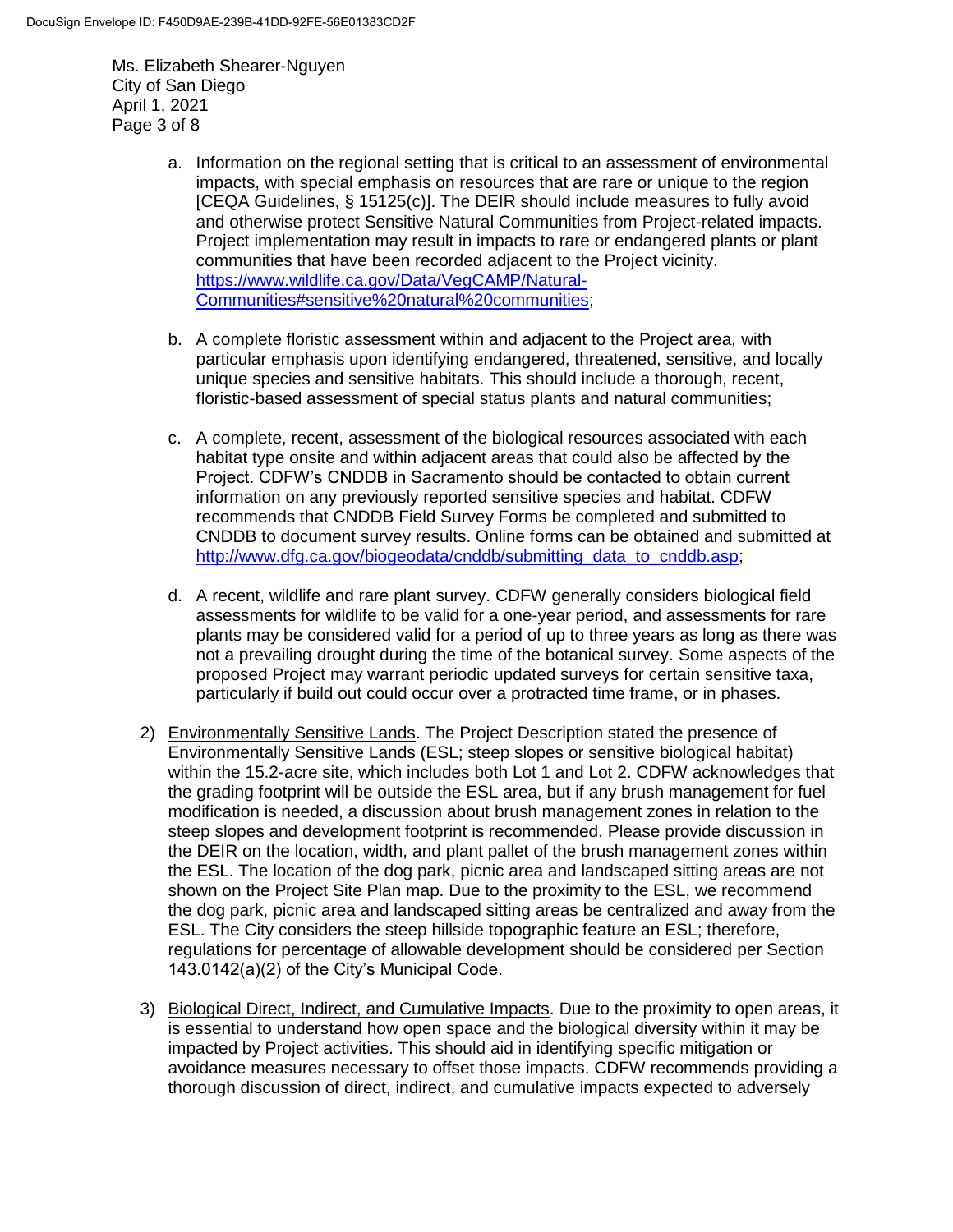Ms. Elizabeth Shearer-Nguyen City of San Diego April 1, 2021 Page 4 of 8

> affect biological resources, with specific measures to offset such impacts. The following should be addressed in the DEIR:

- a. A discussion regarding indirect Project impacts on biological resources, including resources in nearby public lands, open space, adjacent natural habitats, riparian ecosystems, and any designated and/or proposed or existing reserve lands (e.g*.*, preserve lands associated with a Natural Community Conservation Plan (NCCP, Fish & G. Code, § 2800 et. seq.). Impacts on, and maintenance of, wildlife corridor/movement areas, including access to undisturbed habitats in adjacent areas, should be fully evaluated in the DEIR;
- b. A discussion of potential adverse impacts from lighting, noise, temporary and permanent human activity, and exotic species and identification of any mitigation measures;
- c. A discussion on Project-related changes on drainage patterns and downstream of the Project site; the volume, velocity, and frequency of existing and post-Project surface flows; polluted runoff; soil erosion and/or sedimentation in streams and water bodies; and, post-Project fate of runoff from the Project site. Mitigation measures proposed to alleviate such Project impacts should be included.
- d. An analysis of impacts from land use designations and zoning located nearby or adjacent to natural areas that may inadvertently contribute to wildlife-human interactions. A discussion of possible conflicts and mitigation measures to reduce these conflicts should be included in the DEIR; and,
- e. A cumulative effects analysis, as described under CEQA Guidelines section 15130. General and specific plans, as well as past, present, and anticipated future projects, should be analyzed relative to their impacts on similar plant communities and wildlife habitats.
- 4) Sensitive Bird Species. The Project plans will impact areas with existing shrubs and trees, and a significant portion of the site will be demolished and graded. Project activities occurring during the breeding season of nesting birds could result in the incidental loss of fertile eggs, or nestlings, or otherwise lead to nest abandonment in trees directly adjacent to the Project boundary. The Project could also lead to the loss of foraging habitat for sensitive bird species.
	- a. CDFW recommends that measures be taken, primarily, to avoid Project impacts to nesting birds. Migratory nongame native bird species are protected by international treaty under the Federal Migratory Bird Treaty Act (MBTA) of 1918 (Code of Federal Regulations, Title 50, § 10.13). Sections 3503, 3503.5, and 3513 of the California Fish and Game Code prohibit take of all birds and their active nests including raptors and other migratory nongame birds (as listed under the Federal MBTA).
	- b. Proposed Project activities including (but not limited to) staging and disturbances to native and nonnative vegetation, structures, and substrates should occur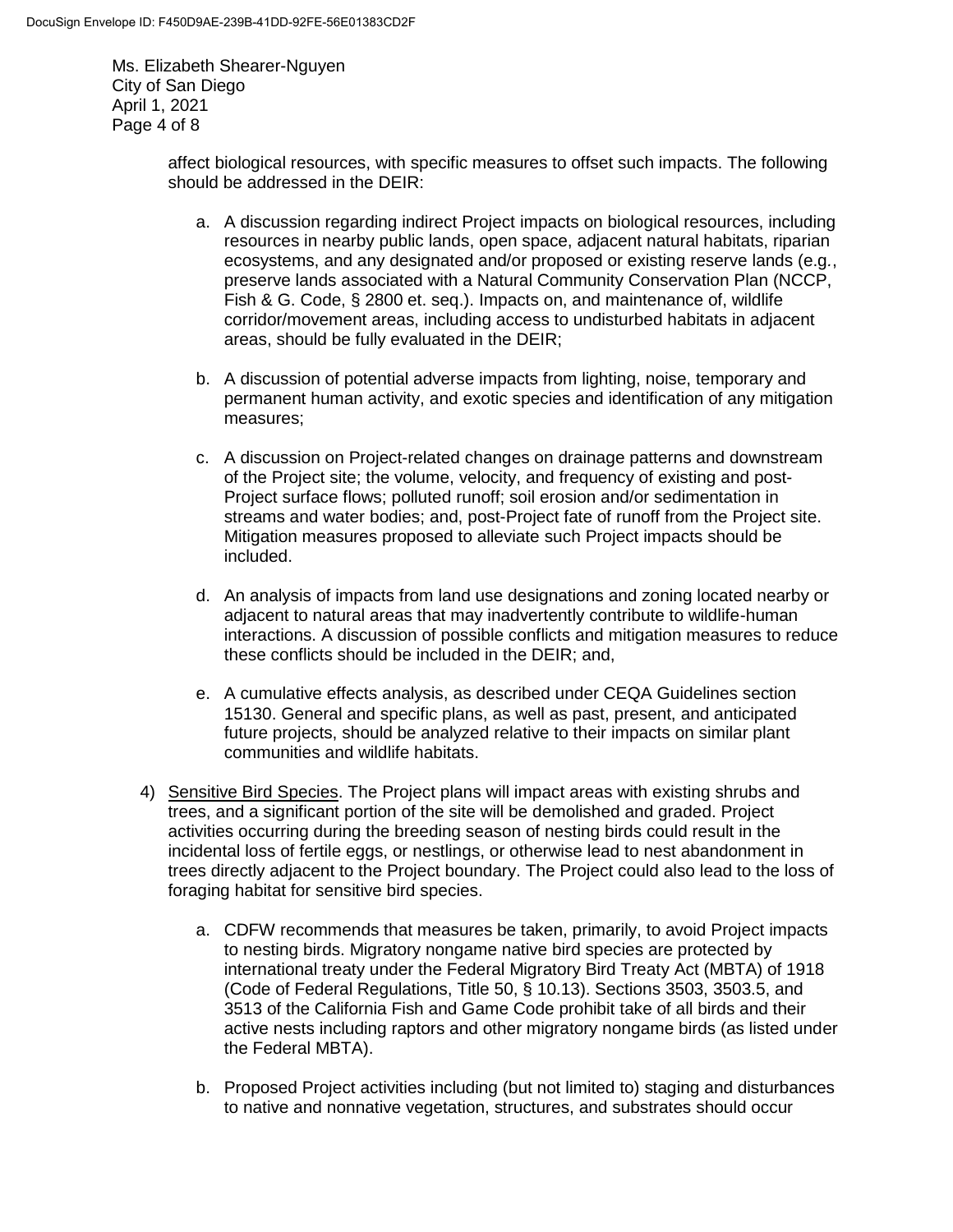Ms. Elizabeth Shearer-Nguyen City of San Diego April 1, 2021 Page 5 of 8

> outside of the avian breeding season which generally runs from February 15 through August 31 (as early as January 1 for some raptors) to avoid take of birds or their eggs. If avoidance of the avian breeding season is not feasible, CDFW recommends surveys by a qualified biologist with experience in conducting breeding bird surveys to detect protected native birds occurring in suitable nesting habitat that is to be disturbed and (as access to adjacent areas allows) any other such habitat within 300-feet of the disturbance area (within 500-feet for raptors). Project personnel, including all contractors working onsite, should be instructed on the sensitivity of the area. Reductions in the nest buffer distance may be appropriate depending on the avian species involved, ambient levels of human activity, screening vegetation, or possibly other factors.

5) Landscaping. Habitat loss and invasive plants are a leading cause of native biodiversity loss. CDFW recommends that the DEIR stipulate that no invasive plant material shall be used. Furthermore, we recommend using native, locally appropriate plant species for landscaping on the Project site. A list of invasive/exotic plants that should be avoided as well as suggestions for suitable landscape plants can be found at [https://www.cal](https://www.cal-ipc.org/solutions/prevention/landscaping/)[ipc.org/solutions/prevention/landscaping/.](https://www.cal-ipc.org/solutions/prevention/landscaping/)

#### **General Comments**

- 1) Project Description and Alternatives. To enable CDFW to adequately review and comment on the proposed Project from the standpoint of the protection of plants, fish, and wildlife, we recommend the following information be included in the DEIR:
	- a) A complete discussion of the purpose and need for, and description of, the proposed Project, including all staging areas and access routes to the construction and staging areas; and,
	- b) A range of feasible alternatives to Project component location and design features to ensure that alternatives to the proposed Project are fully considered and evaluated. The alternatives should avoid or otherwise minimize direct and indirect impacts to sensitive biological resources and wildlife movement areas.

Compensatory Mitigation. The DEIR should include mitigation measures for adverse Projectrelated impacts to sensitive plants, animals, and habitats. Mitigation measures should emphasize avoidance and reduction of Project impacts. For unavoidable impacts, onsite habitat restoration or enhancement should be discussed in detail. If onsite mitigation is not feasible or would not be biologically viable and therefore would not adequately mitigate the loss of biological functions and values, offsite mitigation through habitat creation and/or acquisition and preservation in perpetuity should be addressed. Areas proposed as mitigation lands should be protected in perpetuity consistent with the City's MSCP requirements.

## **ENVIRONMENTAL DATA**

CEQA requires that information developed in environmental impact reports and negative declarations be incorporated into a data base which may be used to make subsequent or supplemental environmental determinations. (Pub. Resources Code, § 21003, subd. (e).) Accordingly, please report any special status species and natural communities detected during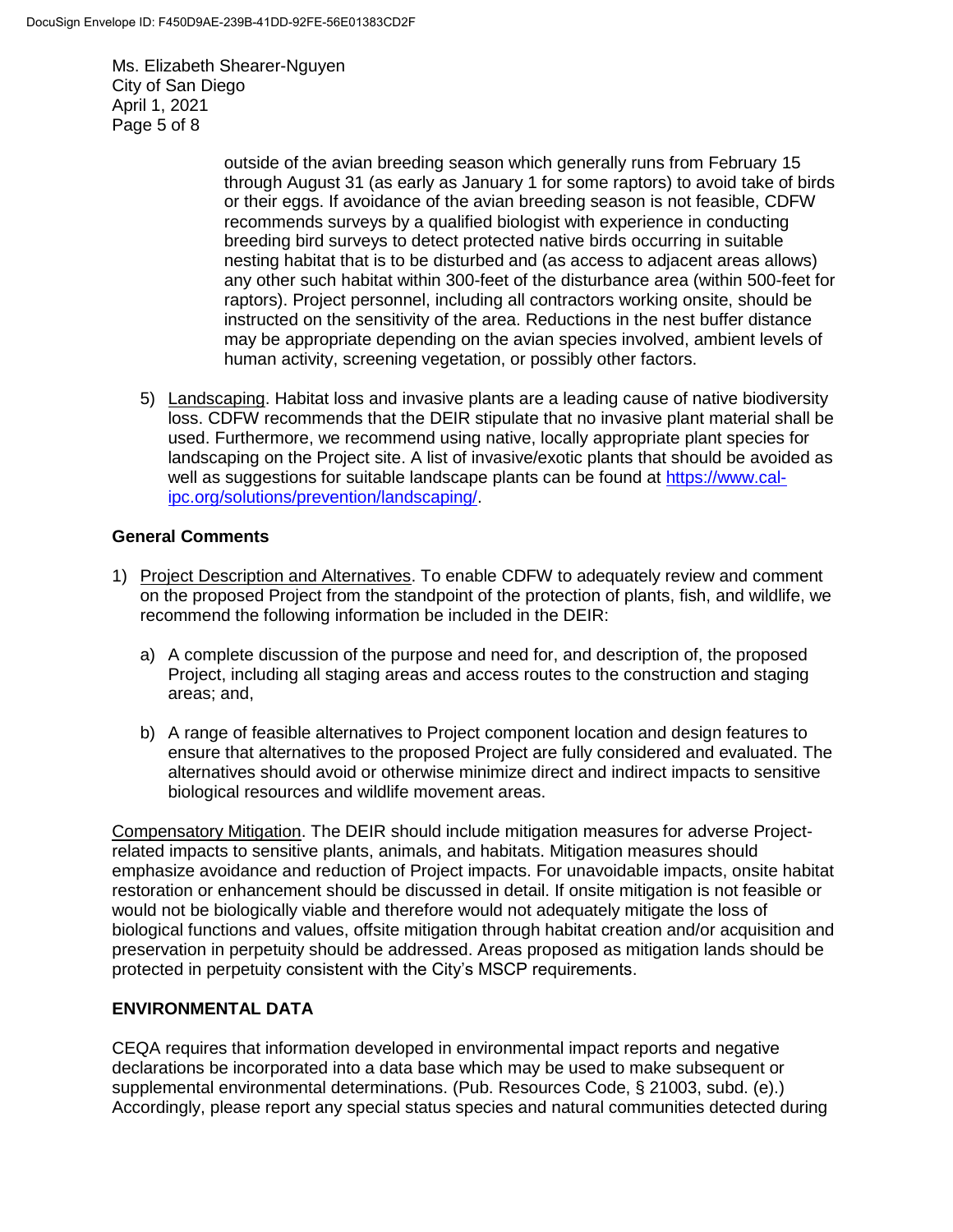Ms. Elizabeth Shearer-Nguyen City of San Diego April 1, 2021 Page 6 of 8

Project surveys to the California Natural Diversity Database (CNDDB). The CNNDB field survey form can be found at the following link:

[http://www.dfg.ca.gov/biogeodata/cnddb/pdfs/CNDDB\\_FieldSurveyForm.pdf.](http://www.dfg.ca.gov/biogeodata/cnddb/pdfs/CNDDB_FieldSurveyForm.pdf) The completed form can be mailed electronically to CNDDB at the following email address: [CNDDB@wildlife.ca.gov.](mailto:cnddb@dfg.ca.gov) The types of information reported to CNDDB can be found at the following link: [http://www.dfg.ca.gov/biogeodata/cnddb/plants\\_and\\_animals.asp.](http://www.dfg.ca.gov/biogeodata/cnddb/plants_and_animals.asp)

# **FILING FEES**

The Project, as proposed, would have an impact on fish and/or wildlife, and assessment of filing fees is necessary. Fees are payable upon filing of the Notice of Determination by the Lead Agency and serve to help defray the cost of environmental review by CDFW. Payment of the fee is required in order for the underlying project approval to be operative, vested, and final. (Cal. Code Regs, tit. 14, § 753.5; Fish & G. Code, § 711.4; Pub. Resources Code, § 21089.)

## **CONCLUSION**

CDFW appreciates the opportunity to comment on the NOP to assist the City in identifying and mitigating Project impacts on biological resources.

Questions regarding this letter or further coordination should be directed to Emily Gray, Environmental Scientist, at [Emily.Gray@wildlife.ca.gov.](mailto:Emily.Gray@wildlife.ca.gov)

Sincerely,<br> **Docusigned** by:

David Mayer

 $-$ D700B4520375406... David Mayer Environmental Program Manager I South Coast Region

ec: CDFW

Karen Drewe, San Diego – [Karen.Drewe@wildlife.ca.gov](mailto:Karen.Drewe@wildlife.ca.gov) Susan Howell, San Diego – [Susan.Howell@wildlife.ca.gov](mailto:Susan.Howell@wildlife.ca.gov) Jennifer Ludovissy, San Diego – [Jennifer.Ludovissy@wildlife.ca.gov](mailto:Jennifer.Ludovissy@wildlife.ca.gov) CEQA Program Coordinator, Sacramento – [CEQACommentLetters@wildlife.ca.gov](mailto:CEQACommentLetters@wildlife.ca.gov)

State Clearinghouse, Sacramento – [State.Clearinghouse@opr.ca.gov](mailto:State.Clearinghouse@opr.ca.gov)

Jonathan Snyder, USFWS - [Jonathan\\_d\\_Snyder@fws.gov](mailto:Jonathan_d_Snyder@fws.gov)